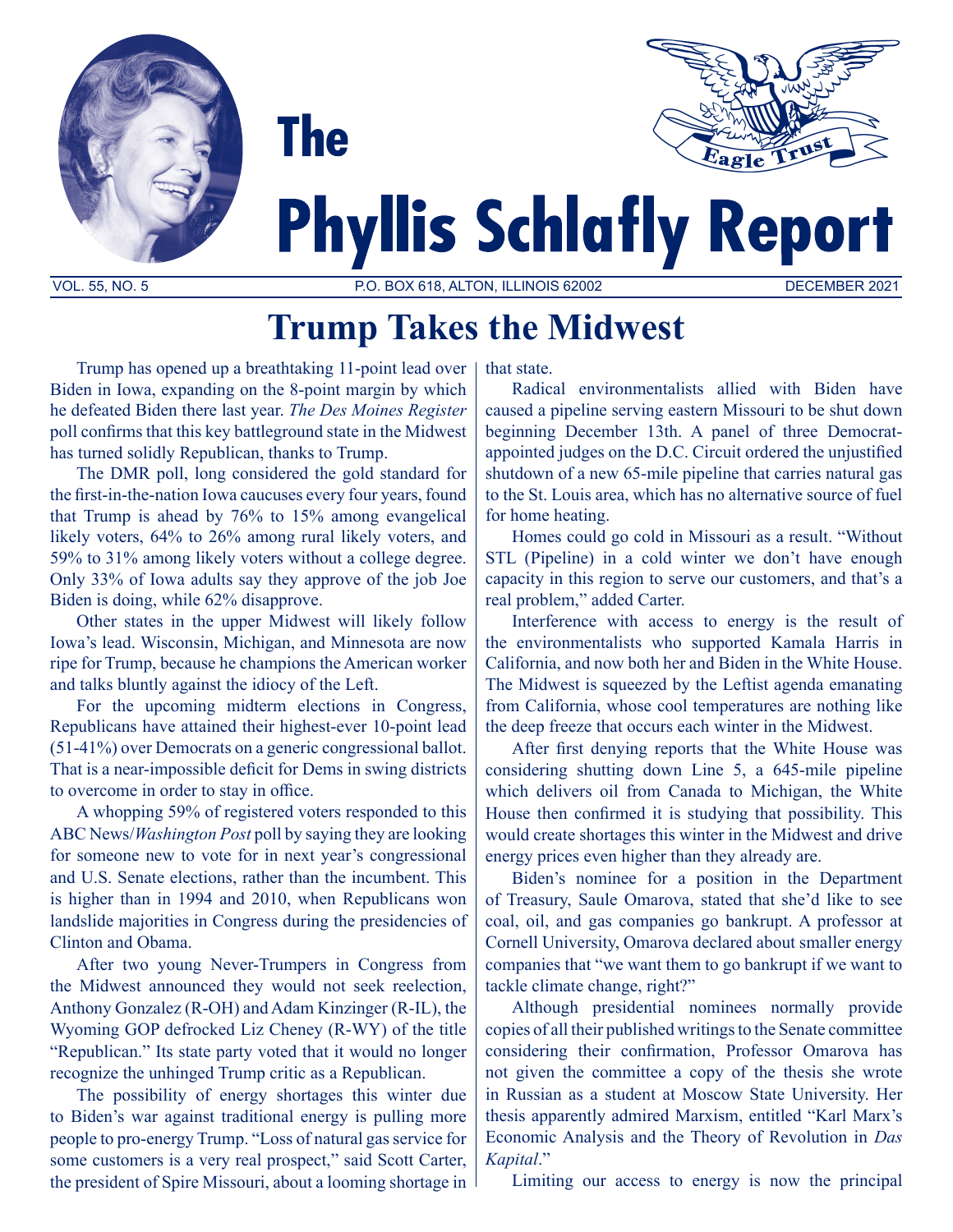objective of the Left, because it creates dependency on government for essential needs of human life, including fuel to travel. Leftist policies for energy control have the effect of making people more beholden to public officials: support them or they shut off the pipeline serving your home in the winter.

Only a third of Americans prepared to go on road trips for Thanksgiving this year, because high gasoline prices have made it too expensive for many to travel. Biden's war against traditional energy has driven gas to near-recordhigh prices compared with the last decade. Meanwhile, Vice President Kamala Harris is being disparaged even by liberal CNN, whose website published an article that cited multiple anonymous Democrats sharply critical of her. The public disapproves of her job performance even more than Biden's.

#### **Vaccine Oppression Stopped by Fifth Circuit**

California Governor Gavin Newsom disappeared from public view for nearly two weeks after publicly receiving a Covid booster shot on October 27, leading some to wonder if he was concealing a vaccine injury. During Newsom's absence, which he later blamed on unspecified "family issues," a unanimous panel of the U.S. Court of Appeals for the Fifth Circuit blocked President Biden's nationwide mandate that private employers require their employees to be vaccinated.

Sitting in New Orleans, the Fifth Circuit presides over Texas, Louisiana, and Mississippi. Trump-endorsed Texas Attorney General Ken Paxton led this latest charge to stop tyranny by Washington, D.C.

It used to be said that the D.C. Circuit is the most important court other than the U.S. Supreme Court, but it is increasingly apparent that the Fifth Circuit is more significant. The Fifth Circuit often acts more quickly and with greater clarity than the Supreme Court itself.

When the Supreme Court juggled its schedule last month to hold a special session demanded by abortion clinics, with nearly three hours of oral argument, some justices outdid each other looking for a way to allow clinics to invalidate the pro-life Texas law known as SB 8. With immense legal issues facing our country, surely the Supreme Court could have first addressed those that have long awaited resolution, such as illegal immigration.

The Fifth Circuit has no difficulty in upholding good Texas laws, which are attracting hundreds of thousands of Americans each year from the other 49 states. The Fifth Circuit does not favor abortion clinics when it schedules its oral arguments, and does not limit review to cases brought by the same small group of familiar practitioners as the Supreme Court seems to do.

Other federal appellate courts have received petitions challenging the Biden vaccine mandate, but it was the Fifth Circuit that acted. Other circuits have Trump-appointed judges on them, as does the Supreme Court, but they seem lost as to which direction to head.

On the vaccine issue, the right side of the Supreme Court has been slow in recognizing that there is no constitutional authority for vaccine mandates by Biden or any federal agency. If justices do not want to find a constitutional right not to be vaccinated, they should at least recognize that there is no constitutional authority to order people to be vaccinated against their will.

The flaw in Biden's vaccine mandate includes a lack of any proper congressional authorization, a lack of validity under the U.S. Constitution, and an improper delegation of power to an obscure federal agency, the Occupational Safety and Health Administration (OSHA).

OSHA was established to protect against on-the-job injuries to workers. It has no business ordering the health decisions of nearly 100 million Americans.

Yet that is what Biden's vaccine mandate purports to do, using OSHA as the hammer to pound his senseless nails. His approval rating and that of his vice president are plummeting as a result.

Kamala Harris's approval rating fell to a new low of only 28% in the latest USA Today/Suffolk poll. Biden's rating in that same poll was not much better, down to 38%.

He delayed until after the elections in Virginia and New Jersey before announcing his deadline by December 31 for this, which the Fifth Circuit properly blocked. Voters in those two states seemed to know what Biden was up to, and delivered some spectacular upsets against entrenched Democrats.

A Republican truck driver in southern New Jersey, Ed Durr, spent only \$153 on his campaign and yet defeated the most powerful Democrat in the state, Steve Sweeney. Southern New Jersey has turned from blue to red, showing that the GOP can retake the Northeast.

Sweeney was slow to concede his defeat, yet the liberal media did not blame him as it savaged Trump for questioning suspicious election results. Another New Jersey Democrat, Congressman Donald Norcross, predicts landslide Republican victories next year in the midterms.

In Virginia, Republicans swept into statewide offices and recaptured the lower House of Delegates, after years of control by Democrats. Transgender crime in public school bathrooms contributed to those surprise victories, while the oppressive vaccine mandates probably played a role too.

Back to California Governor Gavin Newsom, who has been among the worst of the worst in forcing vaccination on others. He took his booster shot in promotion of everyone else doing likewise.

But then he canceled appearances and vanished without fully explaining why to the public. Hardly anyone expected him to be truthful when he returned from his unscheduled vacation.

Most Americans do not have the luxury of taking off two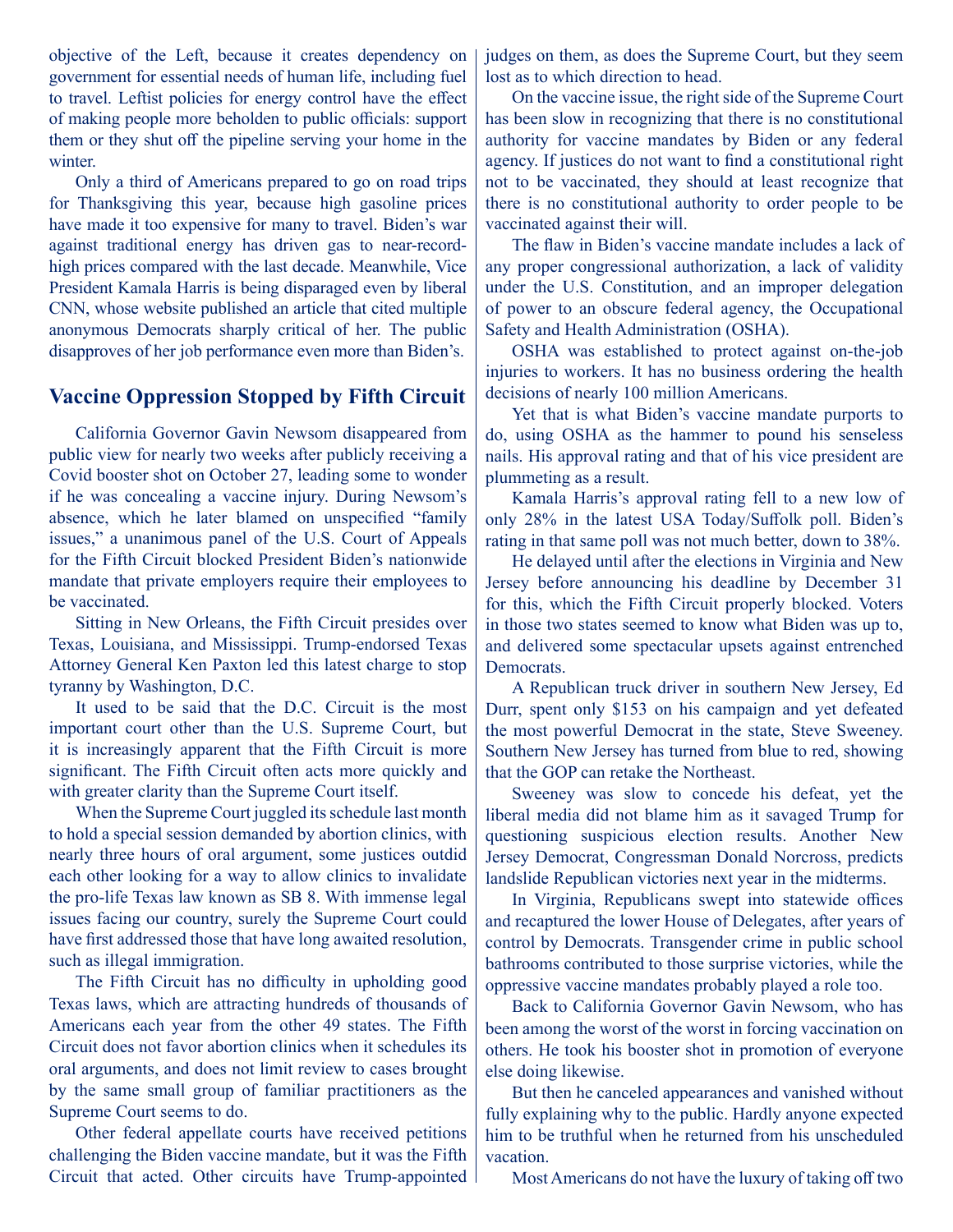weeks from an adverse reaction to a vaccine or its booster shot. Truck drivers, for example, cannot typically afford to sit at home for two weeks while recovering from a vaccineinduced injury.

Perhaps that is why many truck drivers oppose vaccine mandates, as does the star NFL quarterback Aaron Rodgers. He declared the "woke mob" is after him now that he announced that he declined the Covid vaccine.

### **Biden Down to 38%**

Joe Biden has declined to 38%, and not just in his mental capacity. The reliable Quinnipiac poll announced in October that 53% of Americans disapprove of the job he is doing as president, while only 38% approve.

Interviews of ordinary Democrats confirm the dismay, as reported by *Politico*, that many have about their own president and his inadequate performance. Their legislation on Capitol Hill has stalled, and nothing seems to be accomplished even though Dems control both Houses of Congress and the White House.

An historically low approval rating for a president means that the candidates in his party face landslide defeats in the midterm elections, as happened in 1946, 1994, and 2010. The governor's race in Virginia, once considered safe for Democrats amid a sea of government workers, shifted to the Republican candidate.

Obama's adviser Susan Rice is apparently making decisions in the White House now, but most of the public does not even know who she is. Biden is mentally incapable of giving a press conference or holding an event that might restore the lost public confidence in him.

No one, other than Trump supporters, is quite sure why Biden's ratings have dropped so sharply. Some attribute it to a Covid-19 "malaise," while others cite his mishandling of the Afghanistan pullout and flooding our country with migrants and refugees.

The Democrats' plan to have Biden as a placeholder in the Oval Office until an electable liberal can be found is not working. No electable Democrat successor is on the horizon, and the party faces further decline until Trump will be on the ballot again.

Loud protesters greeted Biden when he went to Michigan recently, a state that he reportedly won without a meaningful audit. "We're going to support Trump still until he's put back in," Philip Ludwig told the *Detroit News*, amid hundreds of sign-waving Trump supporters.

Trump seizes the day, in ways that only he can. On October 9 he held a spectacular rally at the Iowa State Fairgrounds, which liberals lament surpassed his earlier rallies this year.

Trump let it rip by emphasizing that he never conceded to Joe Biden in the presidential election last year, and that more audits should be ordered. Despite criticizing Trump for his rhetoric, liberals are stunned that 91% of Iowa Republicans support Trump.

On stage with Trump was Senator Chuck Grassley (R-IA), the 88-year-old Iowa farmer who leads his opponent by 15 points in the polls. The crowd went wild as Trump endorsed Grassley, who enthusiastically accepted the endorsement.

Everyone knows how important securing the border is to Trump, but he said that there is one issue that is even more important. That issue is ending election fraud by the Left as it steals elections.

Trump's leadership in opposing election fraud puts him miles ahead of every other politician. The Never-Trumpers continue to deny the importance of this issue, which if not rectified will result in permanent one-party rule by Democrats.

Look no further than California, where a groundswell movement to recall its tyrannical Governor Gavin Newsom was shut down by a porous mail-in system that allows unverified ballots to be counted. Then California Dems made their anything-goes style of voting permanent, which ensures it will continue to be a one-party state.

Not so in Iowa and the rest of the Midwest, where election integrity is taken seriously and Trump is immensely popular. Trump enjoys a 53% approval rating in Iowa, the same number that disapproves of Biden nationwide.

Future presidential elections and key votes in Congress will be decided by the Midwest, stretching from Pennsylvania in the east to Oklahoma in the southwest. America's most famous painting is "American Gothic," which depicts a skeptical Iowa farmer standing next to his homely daughter, armed with a pitchfork if needed to defend their farmhouse.

That defense is needed now, as the East and West Coast increasingly rob the Midwest on energy and other issues. Drought-ravaged California just banned gasoline-powered lawnmowers, which are necessary in the fertile Midwest on a weekly basis.

There are virtually no oil, coal, or traditional car manufacturers in the eastern or western states, while all are basic to the Midwest and our Nation's economy. Semiconductor production, harmful to the environment, is big in several western states while non-existent in the Midwest.

Donald Trump is no longer a New Yorker and increasingly looks like a younger version of Sen. Chuck Grassley, whose homespun common sense has repeatedly reelected him. Democrats will need to win three big states in the Midwest to hold onto the White House, while the bellwether state of Iowa goes strongly Republican.

Meanwhile, the Left Coast controls social media and continues to censor Donald Trump there, so he filed suit to restore his free speech rights. Monopolization by Big Tech has made it comparable to public utilities, which cannot refuse service to political adversaries.